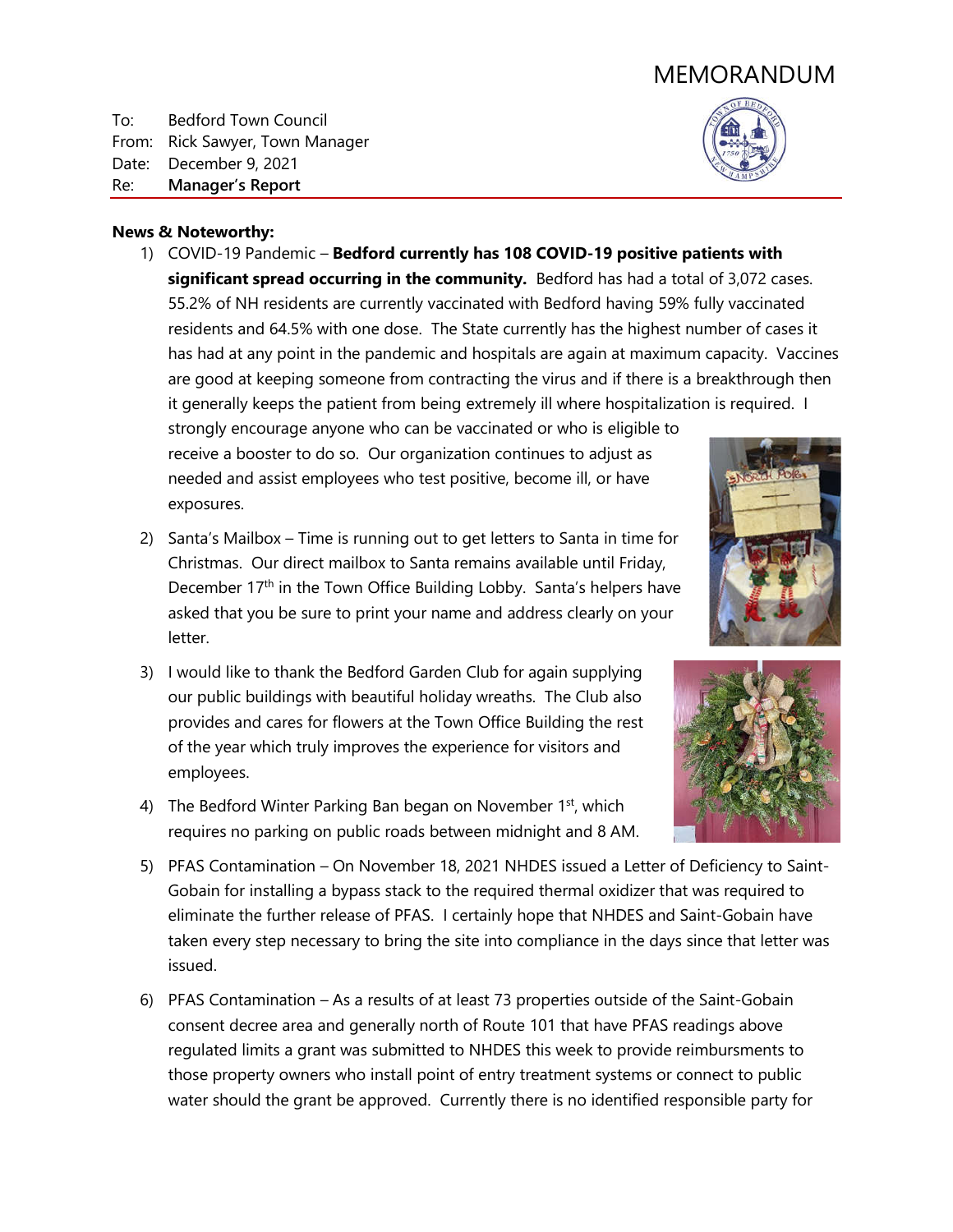these impacted property owners. It is my understanding that anyone living in Bedford outside of the consent decree area can request that their well water be tested by submitting an application through the NHDES website at: https://www4.des.state.nh.us/nh-pfasinvestigation/?page\_id=307

- 7) PFAS Contamination NHDES and Saint Gobain are testing a large number of private wells in southeastern Bedford but unfortunately they have not announced any remediation steps yet while they wait for more data. If you have received a request for well testing from Golder Associates it is critical that you sign the agreement and return the paperwork as soon as possible.
- 8) Recently a number of our Public Works employess completed training through the UNH Tecnology Transfer Center and received the following awards: Kevin Hodgdon, Master Roads Scholar II, Brad Hatfield, Senior Roads Scholar, Master Roads Scholar, & Safety Champion, David Lavalle, Roads Scholar 1, Chris Audet, Roads Scholar 1, Ian Rollins, Safety Champion.
- 9) Property owners have been very responsive with on time payment of taxes that were due on December 1<sup>st</sup> with a response rate of approximately 97%. The Tax Rate has been set at \$17.14 down from \$20.02 (-\$2.88 or -14.39%) for 2021.

# **Project Updates:**

- 1) 2021 Roads Program The program has essentially ended for the year with the paving of Meadow Lane.
- 2) Personnel There are currently 5 openings in the Highway Department including the Head Mechanic position and 1 other is out on extended leave. The Police Department has 2 patrol, 1 Captain, and the Animal Control Officer position open and have 2 pending appointments and 8 non-certified candidates being tested. The Fire Department is fully staffed, except two members are out on extended leave. A Library clerk position is open with interviews ongoing. The Deputy Town Clerk position is vacant which can only be filled by Bedford residents. Those interested should contact the Town Clerk for more information.

## **Events:**

- December 12 Cinema Sunday, "It's a Wonderful Life", 1:30-4:30 PM, Bedford Library. Please register in advance on the Library website.
- December 13 Last day for "Toys for Tots" drop-offs sponsored by the Bedford Police Department, 8 AM – 4 PM at the Public Safety Complex.
- December 16 The Town Office Building will be closing at 3 PM in order for employees to attend our holiday celebration.
- December 23 Transfer Station extended hours 8:30 AM 8 PM.
- December 23 Library closing at 5 PM.
- December 24 & 25 The Town Office Building, Library, and Transfer Station will be closed.